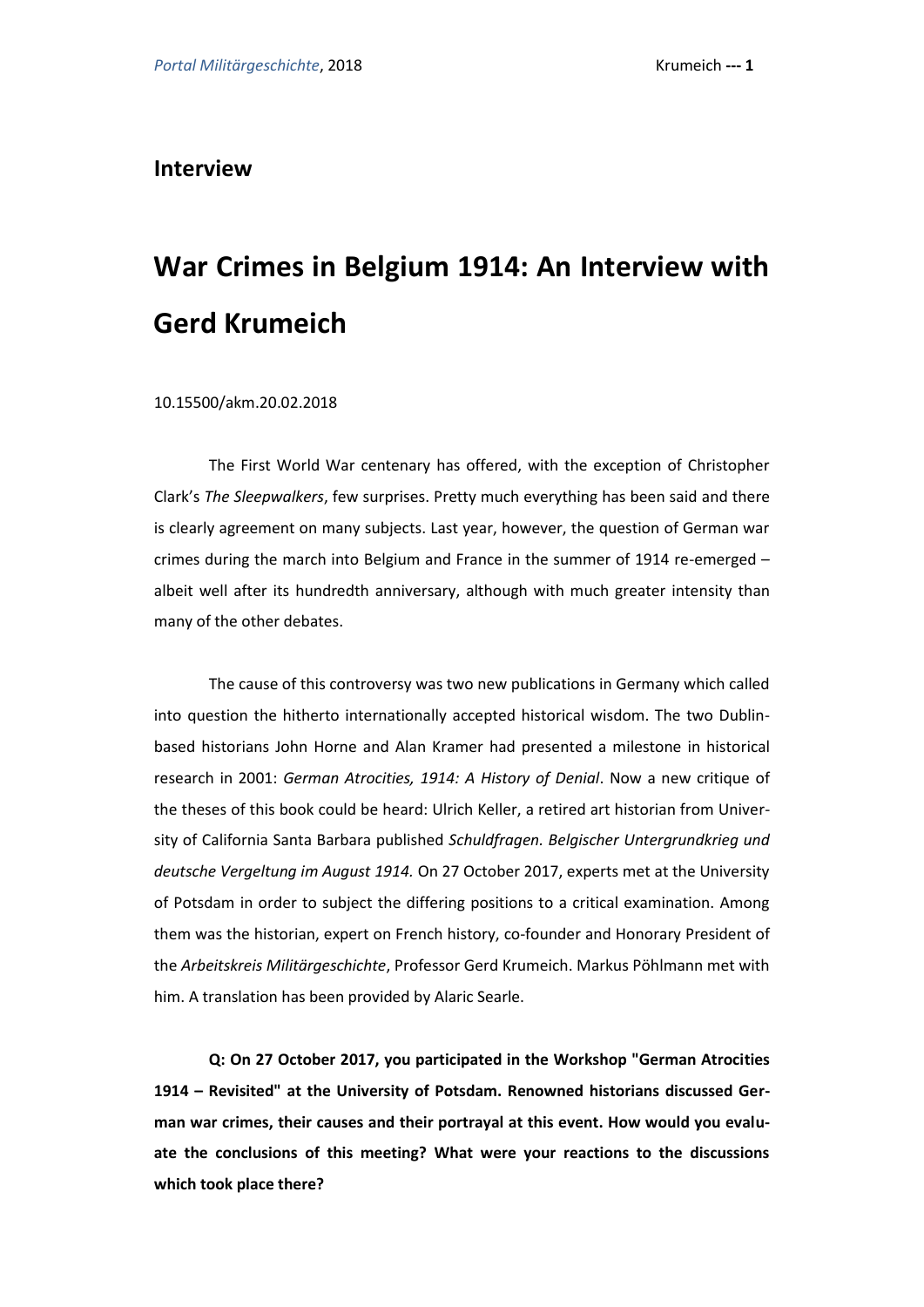A: This workshop in Potsdam was an initial, very important step towards clearing up a point of considerable controversy. It demonstrated that a group of international experts were actually quite open to the research conducted by Ulrich Keller. Through *Schuldfragen*, he has presented an arresting new interpretation. Nonetheless, in the case of John Horne and Alan Kramer, who had published the standard work on the subject and who were present at the workshop, I noticed a degree of resistance, infused with rather superfluous irony. Horne and Kramer have defended their account in a determined fashion, one could say with dogged determination, and have sought to pick holes in Keller's work. This is understandable as Keller launched the attack in his book with an unfortunate aggressiveness. But this does not alter the fundamental persuasiveness of his research findings. A debate in the style in which it has been conducted this far will not bring understanding any further forward. We do, therefore, need to focus once again of the contents of Keller's book.

#### **Q: Which aspects of the book were discussed then in Potsdam?**

A: What shocked me was, above all, the statement by Alan Kramer that the witness statements of German soldiers, employed by Keller, could not provide in any way a reason to reconsider the central argument in *German Atrocities*, namely, that the majority of German soldiers had shot at each other. Keller's argument, that there are numerous indications that there were Belgian civilians and soldiers disguised as civilians who had shot at Germans from ambush positions, was quite simply denied. I am just as before convinced that a fruitful discussion can only take place when these German statements are in the first instance taken as seriously as those statements made by Belgian civilians and officials have thus far been taken seriously by historians.

#### **Q: Because the apparently one-sided treatment of the witness statements was one of the accusations against the authors of** *German Atrocities***?**

A: Yes. Precisely this question was also directed at Horne and Kramer during the conference: why in their book were German sources used in conjunction with the word "claimed" when Allied sources were assumed automatically to be authentic? On this point they remained silent. The paper by Larissa Wegner covered her investigation of an incident in the French town Orchies, based on both German and French sources. She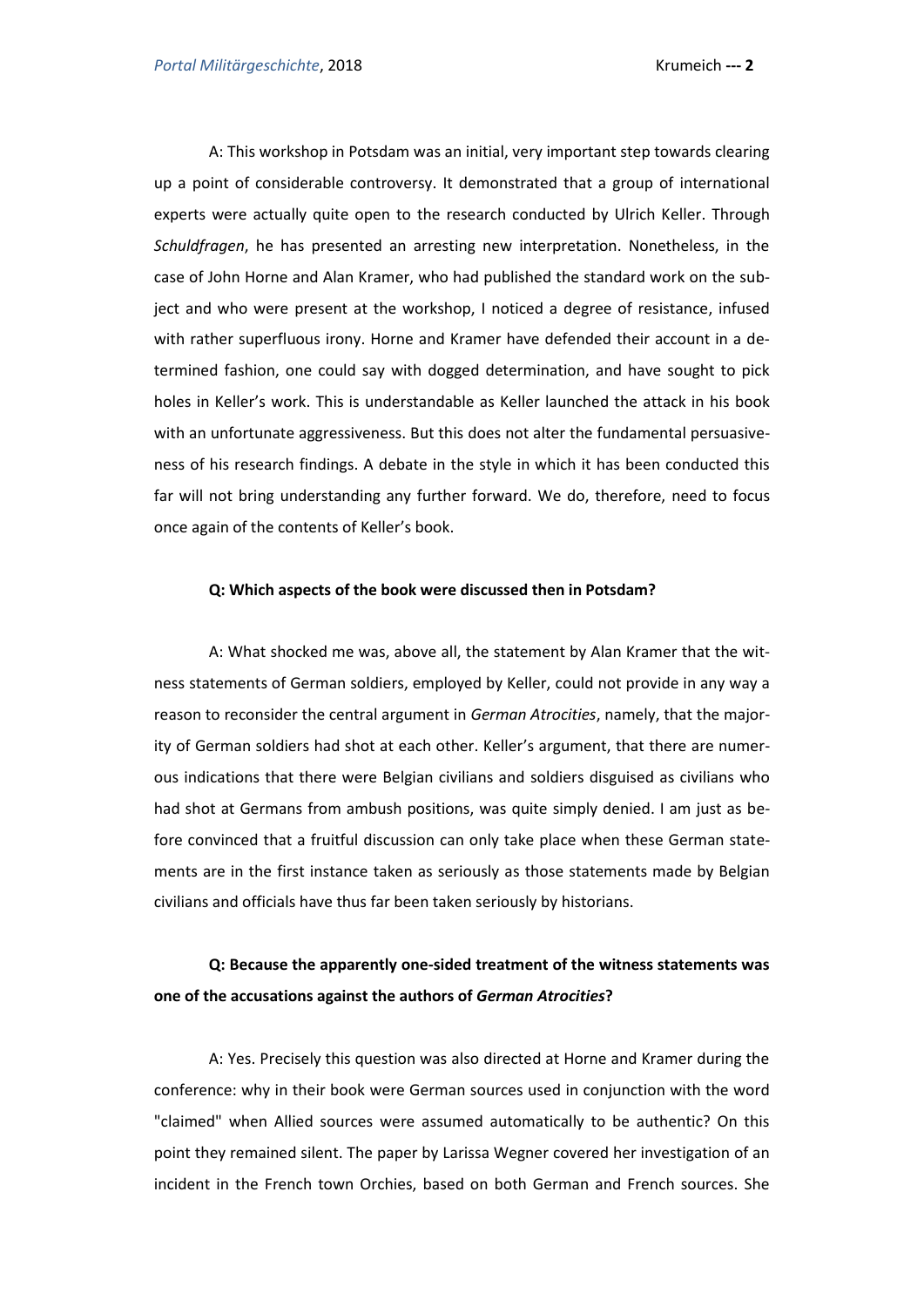arrived at a much more nuanced picture. She pointed out, correctly in my view, that the assumption that the Germans had not acted without reason did not excuse the brutality of their reaction. I found the intelligent contributions of Alexander Watson and Oswald Überegger, which considered crimes on the Eastern and Balkan fronts, extremely interesting. It becomes clear from their work how important it will be in the future to undertake comparative studies on war crimes.

**Q: The event did, in fact, lead to some media coverage, which was rather unusual for a conference of this relatively modest size. The news magazine** *Der Spiegel* **devoted an entire article to the event in which, you, Professor Krumeich, commented in relatively critical tones about your fellow historians. Your critique went in the direction of that for the reason that inner-European harmony could not be disturbed, it has been considered politically inappropriate to examine critically Belgian responsibility for acts which contravened international law. In this context the article alludes to a "conspiracy of silence among historians". Have you received any reaction to this article?** 

A: Here I have to make clear that Herr Wiegrefe from *Der Spiegel* did not conduct an interview with me in any shape or form! He only read my foreword of Keller's book and there picked out what suited him. I have never spoken or written about a "conspiracy of silence". That is his invention. I protested immediately to the editor, but have received no response. In my foreword I wrote that it is difficult to engage with this subject because one risks by a defence of Keller isolation within one's own academic community. That has been and indeed still is the case. I fear that I have lost friends and created much indignation. The study of history is sometimes a dangerous business.

**Q: The current discussion also seems to have been ignited by a second publication, which tellingly has been written by an academic outsider. I am referring here to Gunter Spraul's** *Der Franktireurkrieg 1914***. How would you assess this second new publication on this subject?** 

A: Spraul's book is, in essence, a 679-page book review of Horne and Kramer. That is a bit over the top. The book is, nonetheless, at the same time valuable for its focus on the regimental histories. Indeed, precisely because he has studied them closely, he can demonstrate that Horne and Kramer have committed a number of factual errors.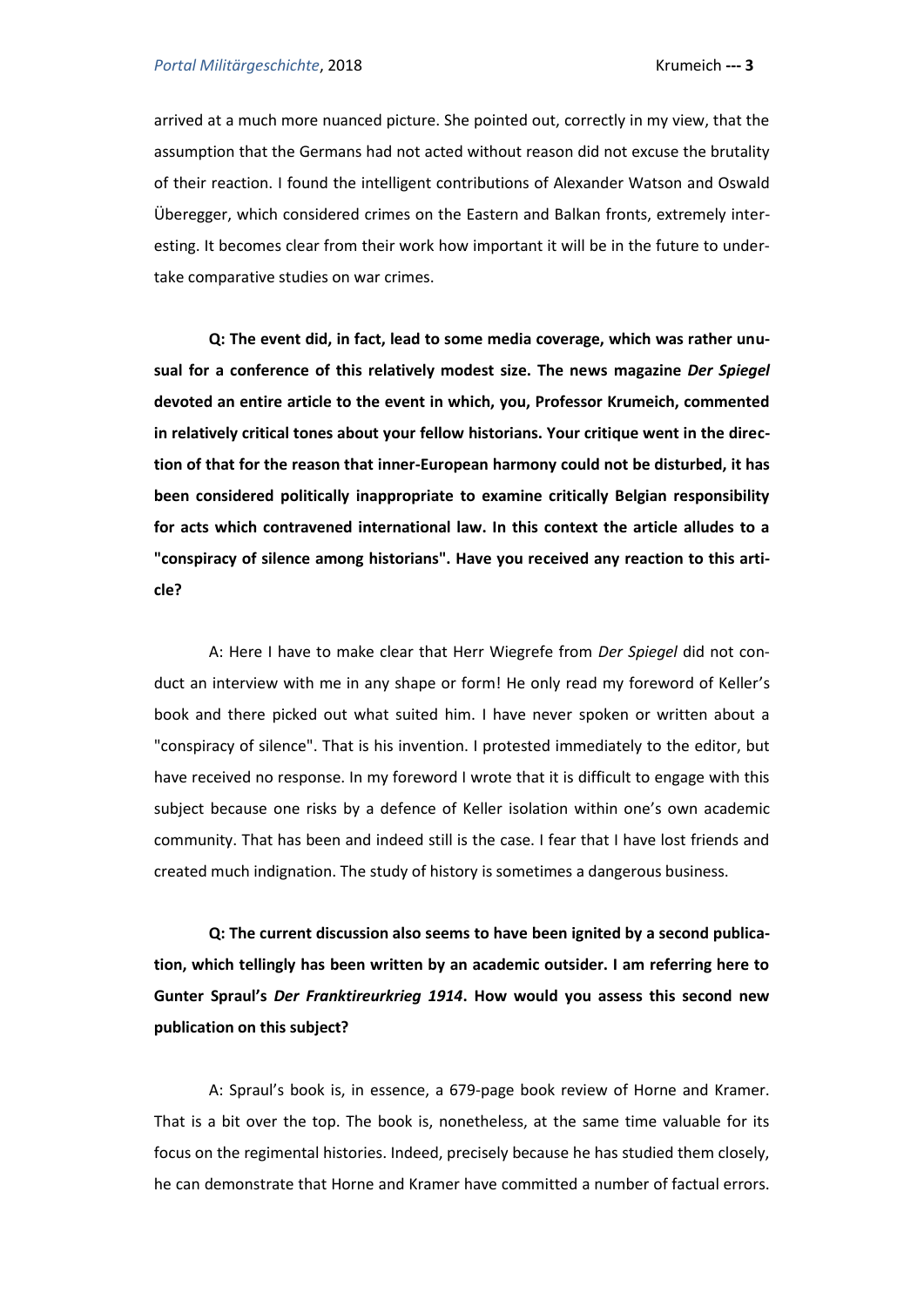But the major error committed by Spraul is his lack of interest in the extensive brutality of the German acts of retaliation; this goes so far that especially appalling cases are not even mentioned. He is quite simply not interested in what was unleashed on the Belgians. That is unacceptable!

**Q: In the wake of the aforementioned research publications, and following the Potsdam Workshop, the question is naturally whether** *German Atrocities* **by John Horne and Alan Kramer should be reassessed. In your opinion what value does the book still possess?** 

A: Much of the book remains valuable, objectively speaking, and it remains a memorial for the attempt to explain the crimes of 1914 at last in terms of mentalities. Still, the entire unintended bias has to be challenged. It will be important in the future that the German sources be lent the same heuristic value as the Belgian, French and British. Propaganda and lies were to be found on both sides in huge quantities, but attempts to identify the truth as well.

### **Q: Which research questions are particularly urgent within the context of this particular debate?**

A: To be concrete here, I would trust that we would begin to examine whether and in what way the attacks by Belgian civilians were only isolated incidents – which is what Horne and Kramer say – or whether they were undertaken in a collective fashion. Keller's thesis, that they must have been organised "from the top" appears to me  $-$  at present – to be not based sufficiently on enough source material. However, it seems likely that there must have been consultation at local and regional level because the huge number of incidents on many sides cannot be otherwise explained.

Furthermore, it would be important to discover why the German soldiers carried out that many appalling "retaliatory actions" beyond the norms and habits of the time. This was not because they were somehow "barbarians", as today still rather simplistically is assumed. On the contrary, crimes of this type and to this degree were never repeated again during the occupation in the West. What was actually going on in August/September 1914?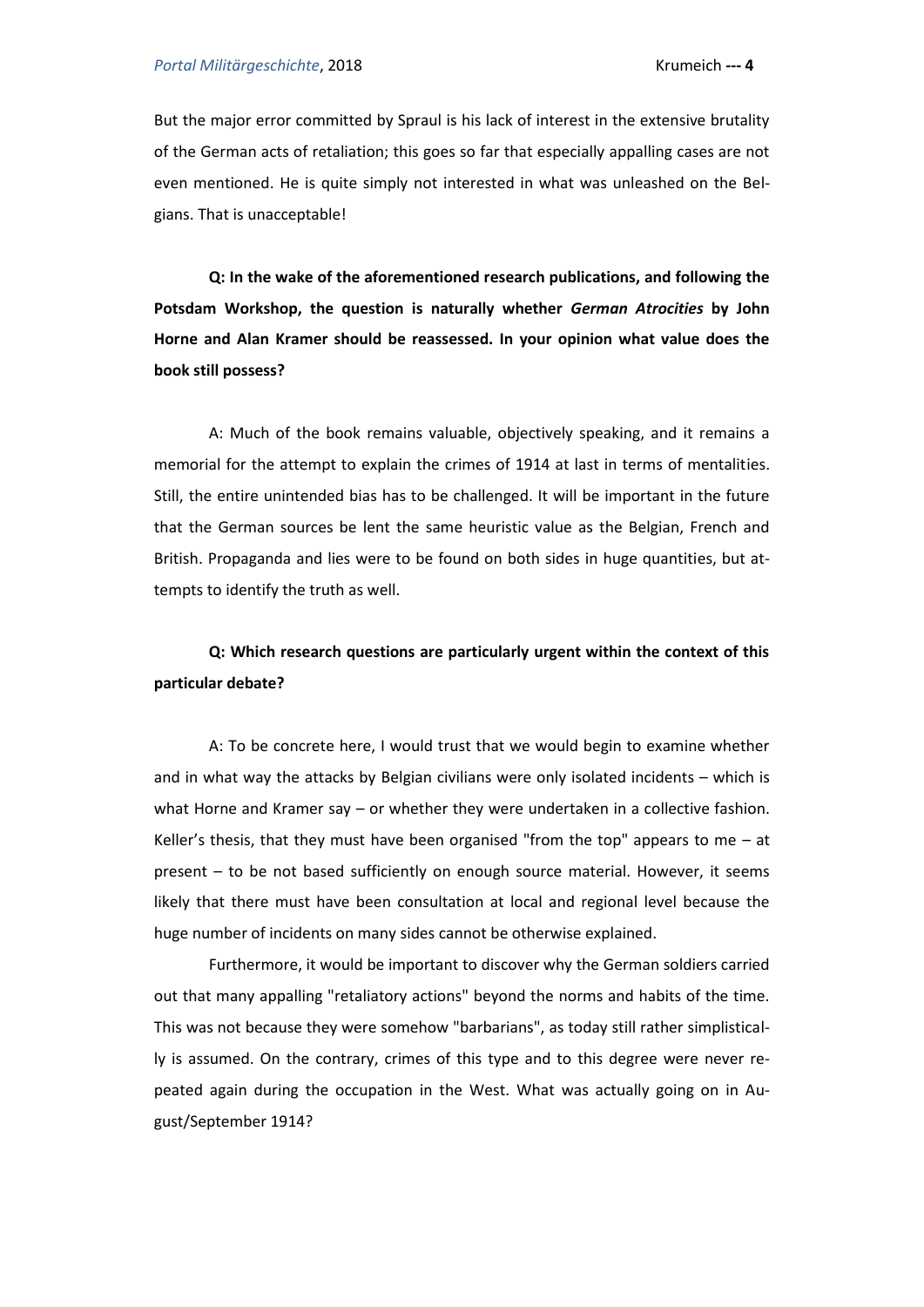**Q: Young doctoral researchers have, for years, written loyally in support of the theses of their supervisors. Some of these academic teachers and older authors like Keller and Spraul have begun to question some aspects of the accepted wisdom. When I read today** *Der Große Krieg* **from 2010, published by yourself and Jean-Jacques Becker, I notice that here aspects of the war are mentioned which are missing from the most recent survey works on the Great War – for instance, the** *épuration***, in other words, the ethnic cleansing of Alsace-Lorraine during and in the aftermath of the First World War. Does the wider debate possibly possess a generational dimension?** 

A: I don't know just how "loyal" the younger historians are really, since there are – as before – also those who do not fall into this category. Whether one can describe the expulsion of French and Germans as ethnic cleansing is to me questionable. But setting that aside, there are as always research problems which appear, and others which lose their relevance. When I remember how we argued over the Paris Commune or Bismarck's Emser telegram in the 1970s, and how the events of 1900 were intertwined with experiences in the Federal Republic and the GDR, it can be seen how time has fortunately left these disputes behind. The question as to whether Bonn could become Weimar is another dispute which no longer interests anyone because no one knows any more where Bonn is, apart from those who live in Bonn.

It is impossible to say, though, which questions have definitively laid to rest. I do wish, above all, that many younger and older researchers would not follow the latest trend in terms of subject matter or the choice of words. They should rather research those subjects which interest them, and where they have a question, and where they are not yet satisfied with the answers. I find it sad that we all run after the latest catchwords. At the present juncture, the concept of the "transnational" is extremely important, a couple of years ago the word "sustainability" was the one which was required in order to secure research funding. Conformism and the need to belong to a "school" are the greatest enemies of historical investigation.

**Q: Belonging to a school of thought also has to do with academic culture and language. Few historians in past decades have moved within the Franco-German academic field as much as you have. In the case of such controversies can one recommend a specific academic format for such revisiting of established interpretations? Should the latest research findings not be translated more frequently into the other language as has been the case in the past?**